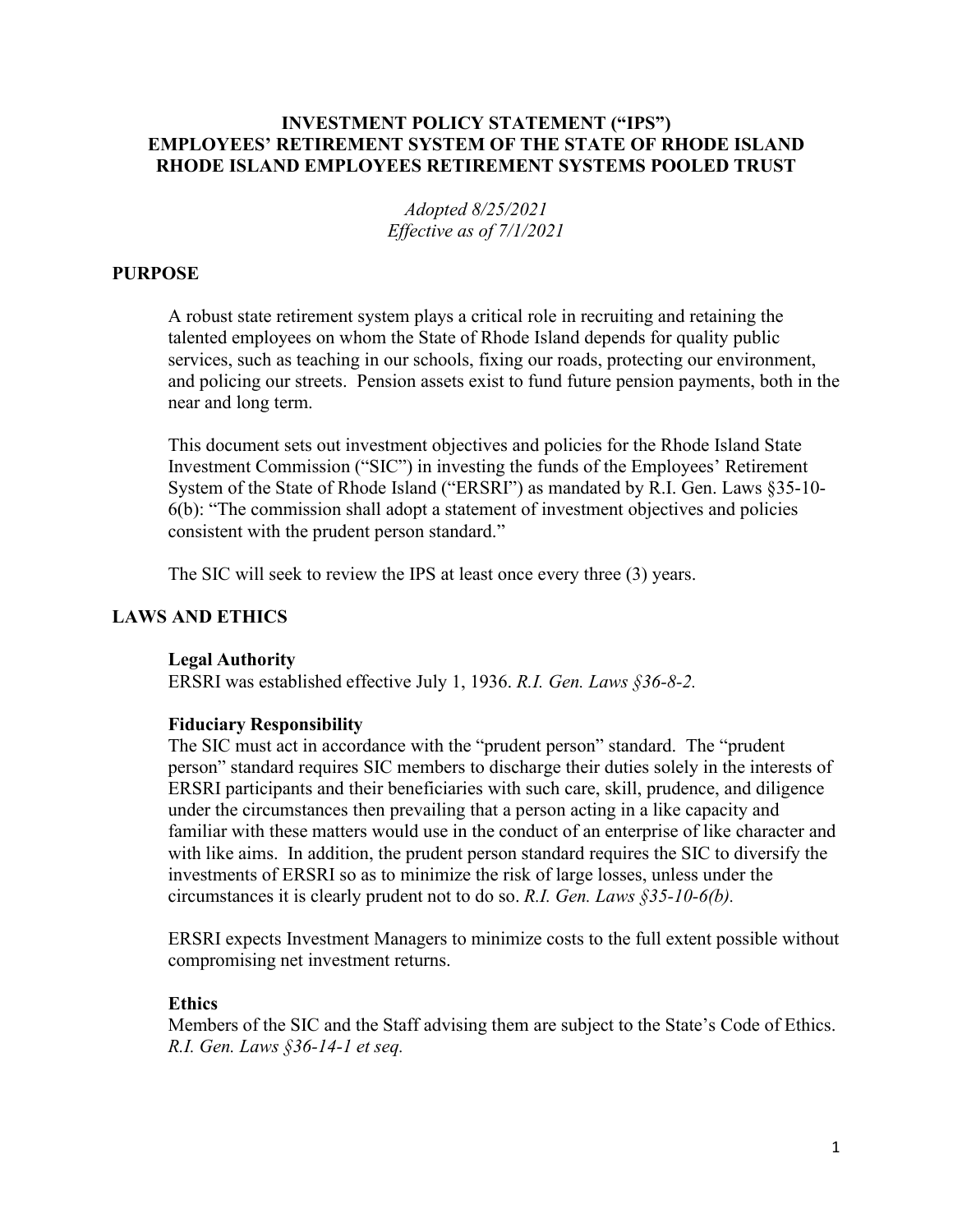Members and employees of the SIC must not profit directly or indirectly from any investment transaction made by the SIC. *R.I. Gen. Laws §35-10-7(b).*

External Managers must sign Rhode Island's Investor Code of Conduct Pledge, Placement Agent Disclosure Certificate, and Transparency Certificate.

SIC members and Staff must disclose any material interests in financial institutions with which the SIC conducts business as well as any personal financial/investment positions that could be related to the performance of the Fund.

# **INVESTMENT GOALS AND OBJECTIVES**

The SIC seeks to develop and implement an investment portfolio for ERSRI that:

- 1) On an annualized net-of-fee basis, meets or exceeds the assumed actuarial rate of return while exhibiting an appropriate level of volatility over a 30-year time horizon. As of the IPS adoption date, the plan's actuarial return assumption is 7.0%, as determined by the ERSRI Retirement Board.
- 2) Is constructed to mitigate the impact of a variety of risks, including extended equity market drawdowns, inflation, and market volatility.
- 3) Maintains sufficient liquidity required to sustain timely payment of benefits, capital calls, and other cash flow obligations in all market environments.

# **INVESTMENT BELIEFS**

The SIC's investment beliefs provide a foundational framework that guides the SIC's development of appropriate policies, procedures, and investment decisions for ERSRI assets.

- 1) Portfolio diversification plays a critical role in improving the investment portfolio's return per unit of risk and managing volatility while looking to achieve the ERSRI investment objectives. The ERSRI investment portfolio should be well-diversified by asset class, investment style, investment strategy, geography, and Manager.
- 2) Asset allocation is the primary determinant of portfolio return and volatility.
- 3) There is a return premium associated with risky assts. Given ERSRI's investment objectives and the plan's underfunding, the portfolio must take appropriate risks to achieve the actuarial return assumption over time. Risk is multi-dimensional and cannot be simplified into a precise measure.
- 4) Investment costs, if not managed appropriately, can significantly impact portfolio performance. Costs must be measured, monitored, and actively and prudently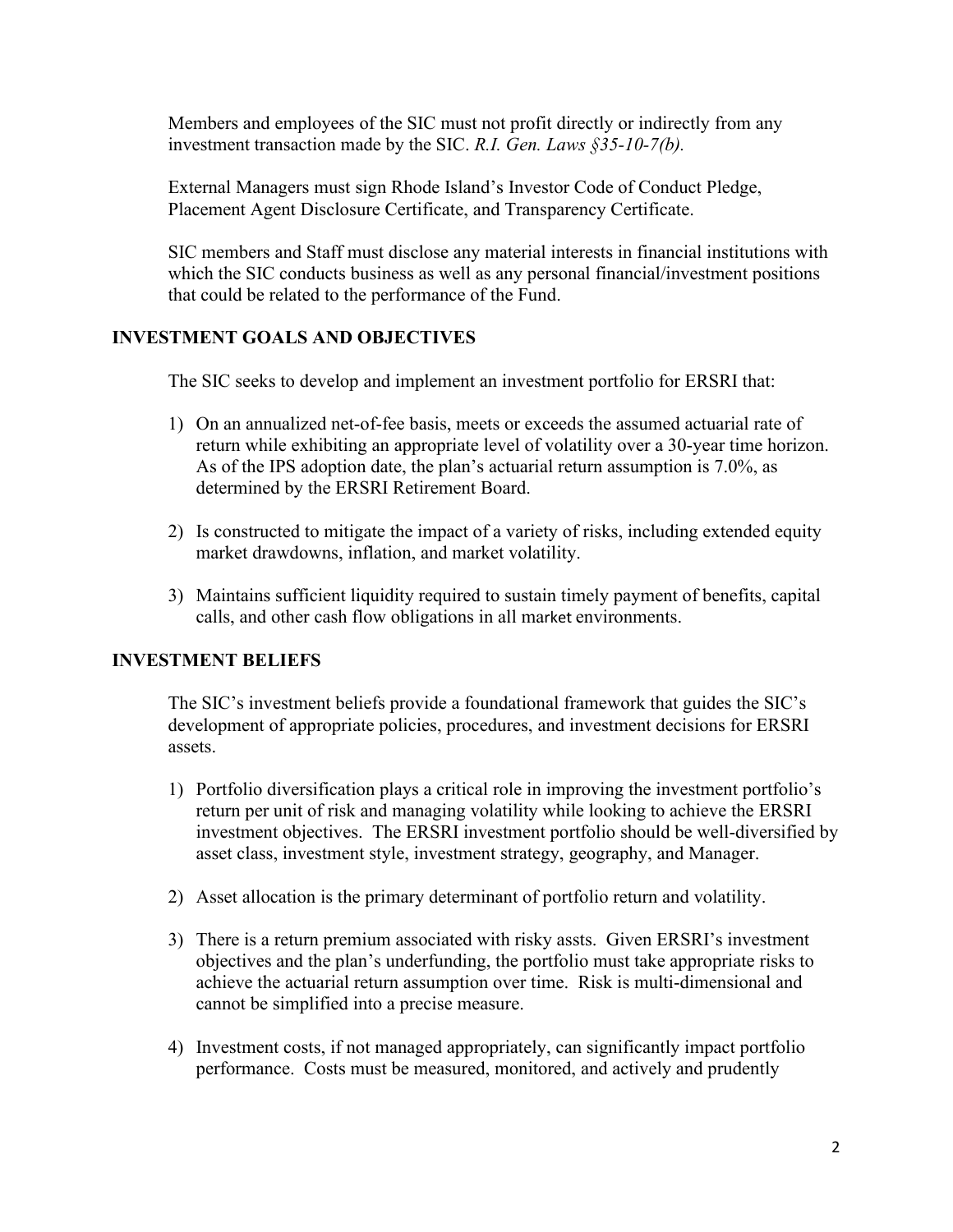managed whenever possible to maximize portfolio value. Investment actions and performance should be evaluated on a net of fee basis.

- 5) Charged with funding liabilities several decades into the future, investment decisions should reflect a long-term time horizon while balancing short-term cash requirements.
- 6) Advocating for responsible corporate governance practices, including the management of environmental, social and governance (ESG) risks, can positively impact investment returns and mitigate risks over the long-term.
- 7) Public equity markets are informationally efficient, limiting the opportunities for cost-effective Investment Manager outperformance. Public equity portfolios should primarily consist of passively or systematically managed strategies. Private markets, on the other hand, offer significant opportunities for asset mispricing and skilled Investment Manager outperformance, which ERSRI should proactively seek to capitalize on.
- 8) Investment strategies should be developed based on forward-looking insights, rather than simply on successful strategies of the past.

# **CORPORATE GOVERNANCE**

The SIC views its governance rights as an asset of the pension fund and seeks to generate returns from its governance assets for the benefit of pension participants. Equity holdings give the pension fund ownership stakes in companies, and thus corporate governance rights. The primary methods for implementing corporate governance policy are voting proxies and engaging with corporate management teams. Equities directly held by ERSRI require Staff and Consultants to exercise corporate governance responsibilities in accordance with SIC priorities.

In seeking a return on its governance assets, the SIC focuses on four primary principles for generating long-term value:

- *1) Increase corporate board member accountability to shareholders* Lacking a mandate from shareholders, corporate boards often do not serve as a sufficient check on corporate senior executives and their overall decision-making. The SIC favors proposals that improve accountability of corporate directors to shareholders.
- *2) Improve corporate board effectiveness through independent and rigorous decisionmaking*

Effective corporate board decisions require debate among directors with diverse, independent, and informed perspectives. The SIC favors proposals that encourage companies to look broadly when identifying candidates for corporate board seats. By incorporating varied perspectives and experiences and ensuring the majority of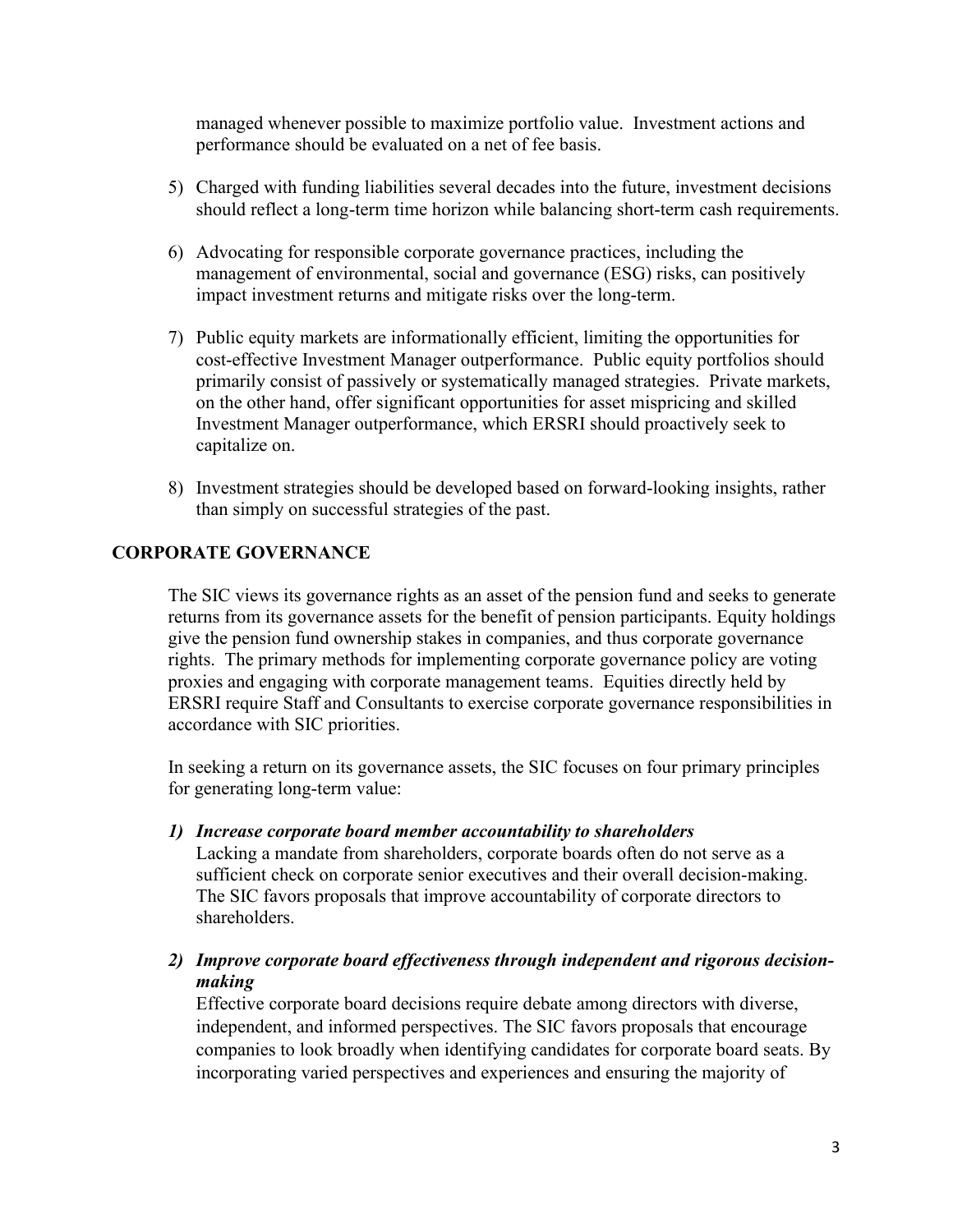directors are independent of the companies and executive teams they oversee, better decisions should follow.

# *3) Focus on long-term value creation*

Long-term value creation requires effective management of three forms of capital: financial, physical and human. Shortcuts can create gains in the short run to the detriment of long-term earnings. By ignoring multi-year impacts, corporate management teams fail to create durable returns for ERSRI plan assets, since equities are valued based on expected cash flows over the long run. The SIC favors proposals that encourage corporate directors and leaders to measure and mitigate external risks and costs – environmental, social, regulatory, legal, geopolitical – that can destroy value in the long term.

# *4) Upgrade transparency*

Equities are priced based on companies' long-term prospects. With better information, shareholder understanding of companies' strategies will improve, creating more patience with promising plans. Access to all appropriate data enhances the effectiveness of decision-making. Therefore, the SIC favors proposals that improve shareholders' access to information, including access to company employees, shareholders, equity analysts and other informed parties

# **Restrictions**

The pension system shall not hold direct investments in companies that:

- (i) derive a majority of their revenue from the operation of for profit private prisons, jails, detention centers or correctional facilities, or from the provision of integral services to these types of facilities;
- (ii) manufacture for civilian use automatic and semi-automatic firearms that are designed and configured for rapid fire and combat use.

ERSRI acknowledges that it has no ability to restrict holdings within commingled fund vehicles and as a result these restrictions may not apply in those instances.

# **ROLES AND RESPONSIBILITIES**

# **State Investment Commission (SIC)**

The SIC was established within the office of the General Treasurer with the General Treasurer as its Chair R.I. Gen Laws §35-10-1. The SIC is charged with the investment of ERSRI's funds (collectively, the "Fund"). *R.I. Gen. Laws §35-10-2.* The SIC meets monthly, with the ability to add or cancel meetings as appropriate.

# *Primary Responsibilities*

- Sets investment policy, asset allocation, investment managers, and investment guidelines.
- Maintains overall responsibility for financial management of the Fund assets.
- Oversees the Investment Office's day to day operation of the Fund.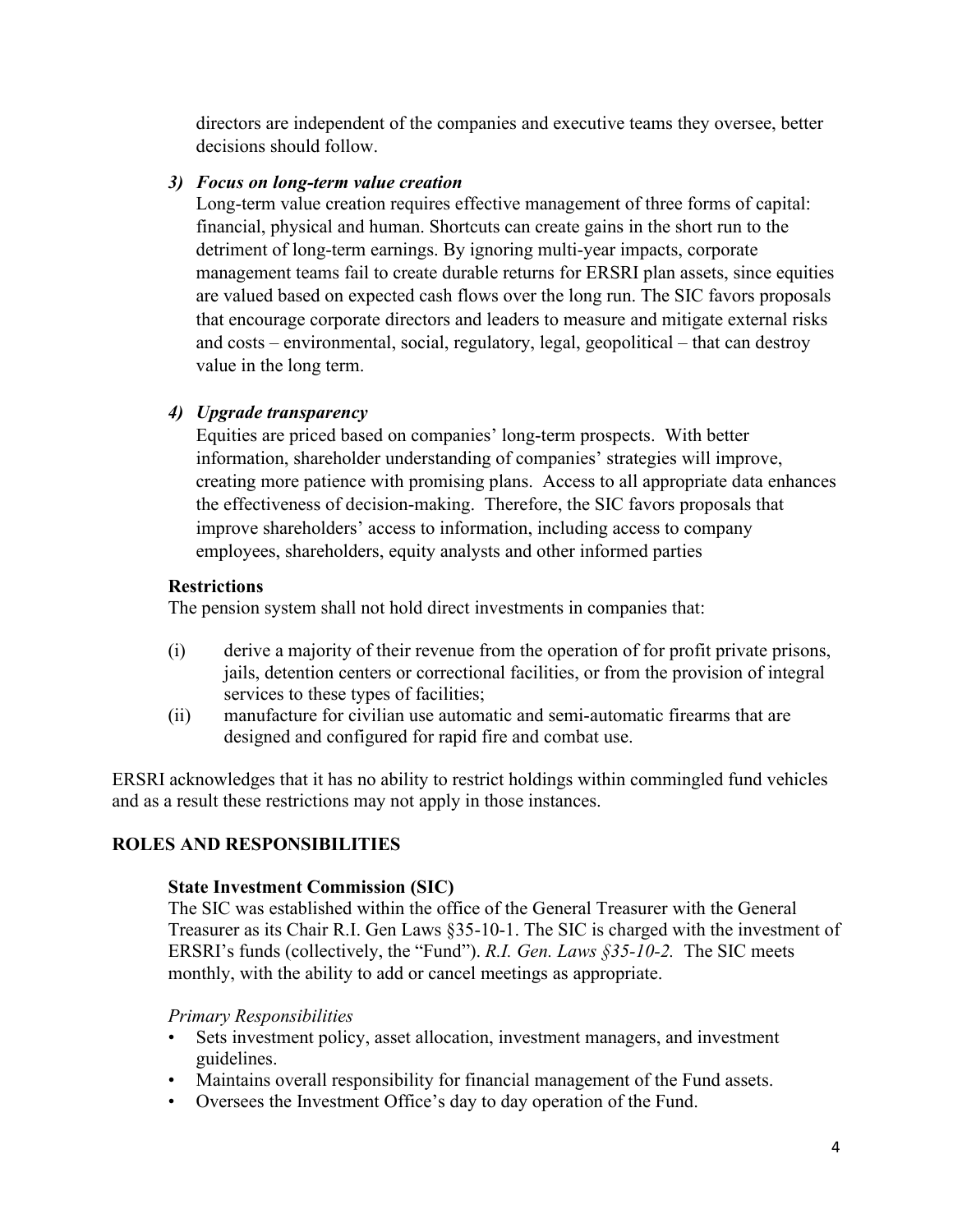- Reviews Fund performance and risk.
- Monitors and evaluates Investment Consultants, Investment Managers and the Custodian.
- Reports major accomplishments and Fund performance to the General Assembly through the Comprehensive Annual Financial Report (CAFR).

The SIC may delegate certain duties as appropriate.

### **Investment Office**

The Investment Staff is led by the Chief Investment Officer; together, these functions constitute the Investment Office. The Investment Office carries out the administration of the Fund on behalf of the SIC.

# *Primary Responsibilities*

- Oversees the day-to-day operational activities of the Fund subject to policies established by the SIC.
- Formulates, evaluates, recommends, and implements SIC decisions on investment policies and procedures for all asset classes.
- Provides due diligence and investment recommendations regarding all investment portfolios with assistance from the respective Consultants.
- Evaluates and manages the relationships with Investment Managers, Consultants, Custodian Bank, and other third-party providers; and recommends the termination of these relationships if necessary.
- In coordination with Office of the General Treasurer, acts as signatory on investment accounts and executes such documents as may be necessary to invest the Fund.
- Monitors Investment Manager compliance with investment policies and procedures, and contractual guidelines with assistance from Consultants and Custodian.
- Has ability to reduce Fund investments by no more than 2% of the Fund assets, when urgency requires action before next SIC meeting.

# **Legal Counsel**

The State Investment Commission hires external counsel to serve as its legal adviser.

#### *Primary Responsibilities*

- Advises the SIC on applicable laws including open meeting and access to public records laws.
- Works with the Investment Office and external Investment Consultants to negotiate and prepare agreements with Investment Managers and other third-party vendors.
- Reviews Investment Manager and Consultant documentation upon request.

#### **Bank Custodian**

Responsible for the safekeeping and custody of ERSRI's assets, the Custodian is hired by and responsible to the SIC.

# *Primary Responsibilities*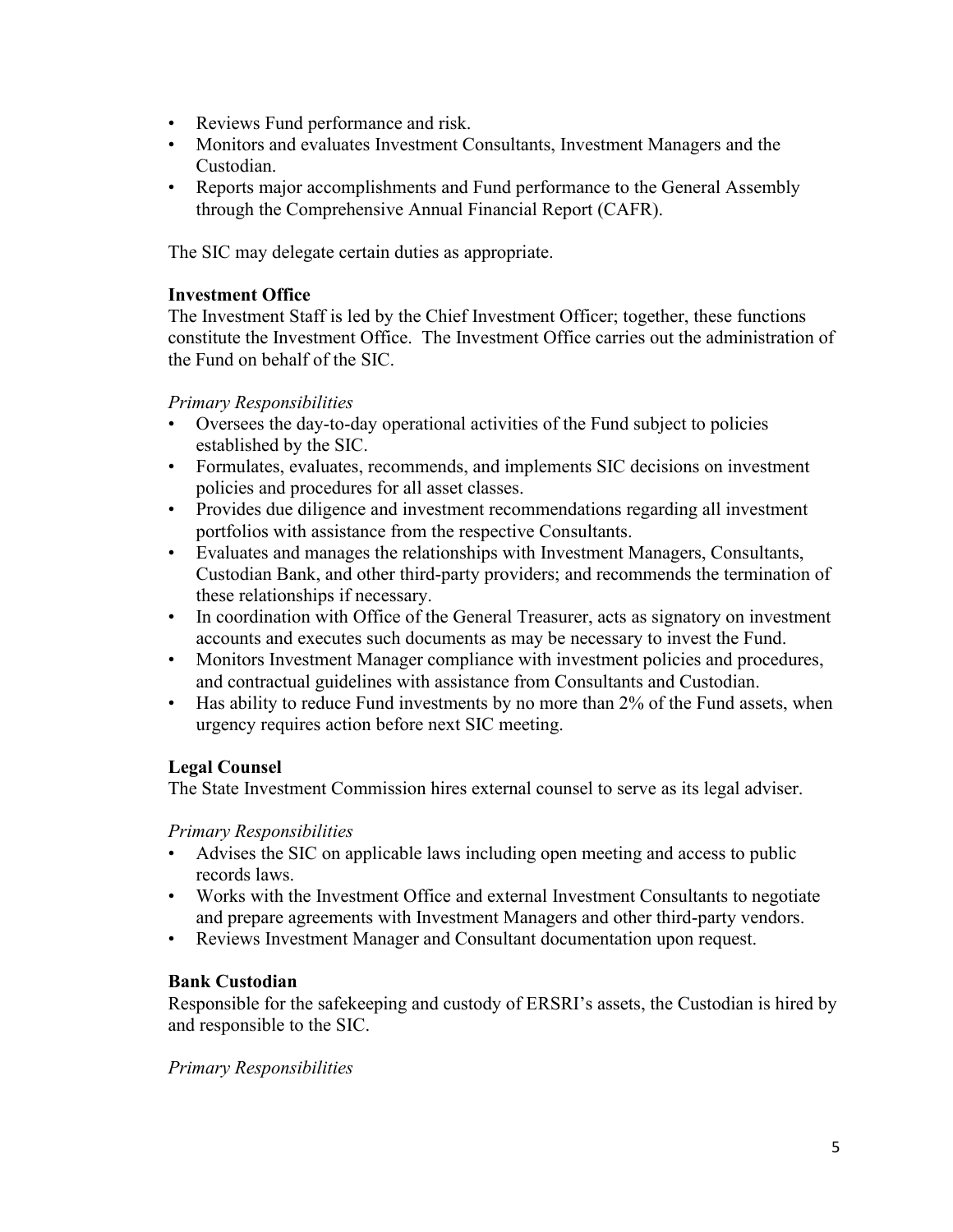- Provides safekeeping and custody of securities purchased by Managers on behalf of the Fund.
- Provides a monthly reconciliation of ERSRI assets from the Custodian bank's reports with each Investment Manager's statement.
- Provides valuations and monitors individual securities, including derivatives and the trades from which they emanate.
- Settles securities transactions in a timely manner.
- Collects dividends and interest on custodied assets.
- Maintains short-term investment vehicles for investment of cash not invested by Managers.
- Provides pricing for all securities at least on a monthly basis, preferably on a daily basis contingent on asset classes and types of securities.
- Provides data and reports directly to the SIC on a monthly basis, as well as on an ad hoc basis as needed.

# **Investment Consultants**

The role of the Investment Consultants is to provide objective, independent third- party advice to the SIC and Investment Staff. Investment Consultants do not have discretionary decision-making authority on behalf of the SIC. Investment Consultants have a fiduciary responsibility for the quality of the service delivered.

# *Primary Responsibilities*

- Recommend strategic procedures and processes.
- Prepare asset / liability or asset allocation studies upon the request of the SIC, recommending asset allocation policy.
- Assist with Manager due diligence, selection, monitoring and evaluation.
- Review the performance of the overall portfolio and/or its components.
- Provide continuing education to the SIC and Investment Staff.

# **Investment Managers**

Given resource constraints, the SIC hires third-party Investment Managers to manage portions of the portfolio consistent with a mandate for that portion of the portfolio.

# *Primary Responsibilities*

- Acts as an investment specialist on behalf of the SIC.
- Manages, purchases, and sells assets and securities for the Fund in accordance with the assigned portfolio mandate.
- Communicates performance, performance drivers and major investments with the Investment Consultant and Investment Office.
- Notify Staff and Consultants in the event of any significant change in investment style, firm ownership, senior personnel, or the mandate's portfolio manager or relationship manager
- Serves as a fiduciary for assets under its management, as applicable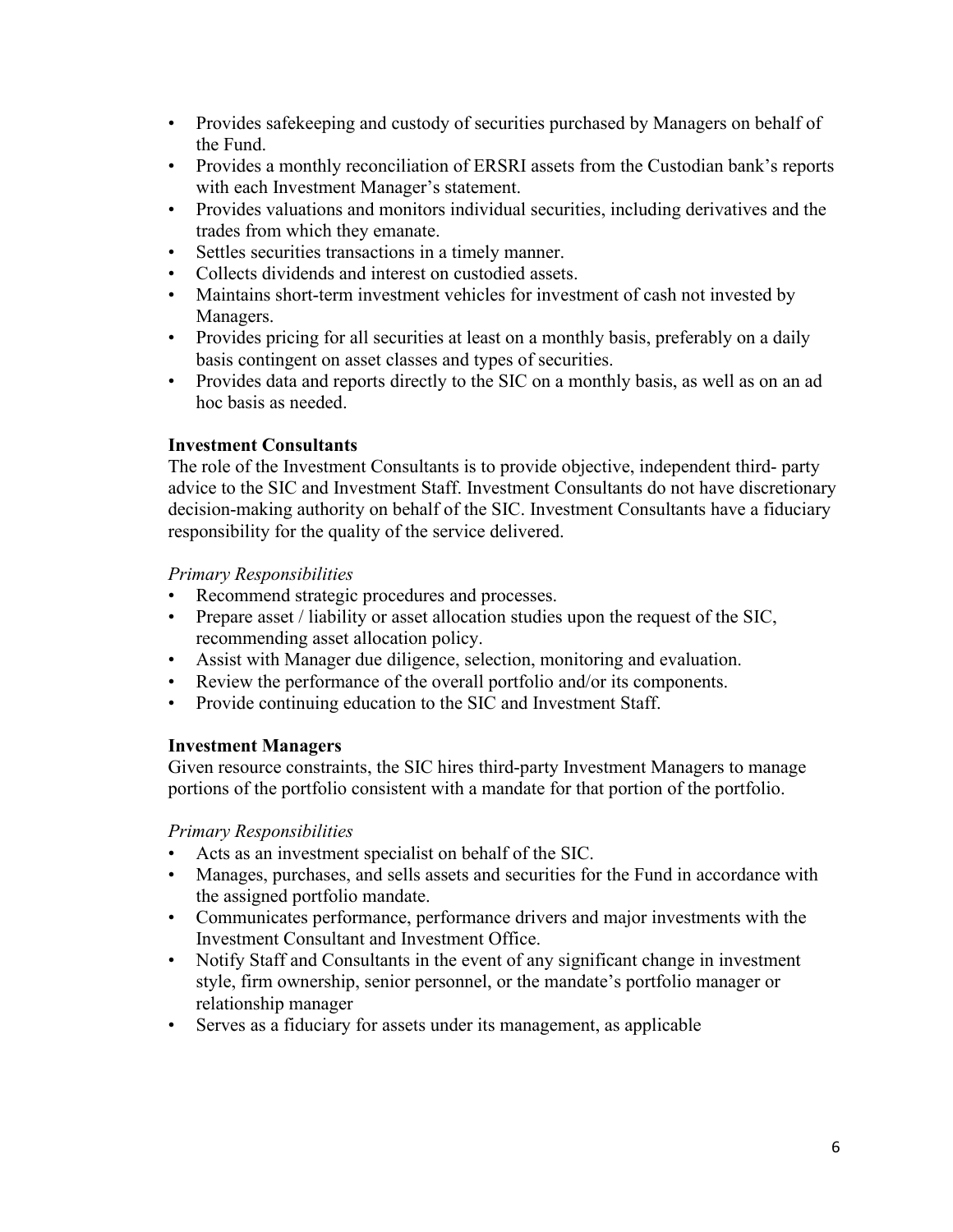# **ASSET ALLOCATION**

ERSRI's strategic asset allocation will reflect investments in asset classes and strategies whose collective risk and return profile are anticipated to help ERSRI achieve its longterm investment goals and objectives. The strategic asset allocation is determined through appropriate studies undertaken by the SIC with assistance from Investment Consultants and the Investment Office.

In determining the target mix of asset classes, the SIC considers:

- Expected rate of return for each asset class
- Expected variability of each asset class
- Expected correlations of each class's returns with those of other asset classes
- Expected performance of each asset class in response to different market environments
- Asset liquidity (ability to exit quickly at low cost)
- Actuarial rate of return assumption, investment objectives, funding status, cash flow profile, and risk constraints of the overall pension plan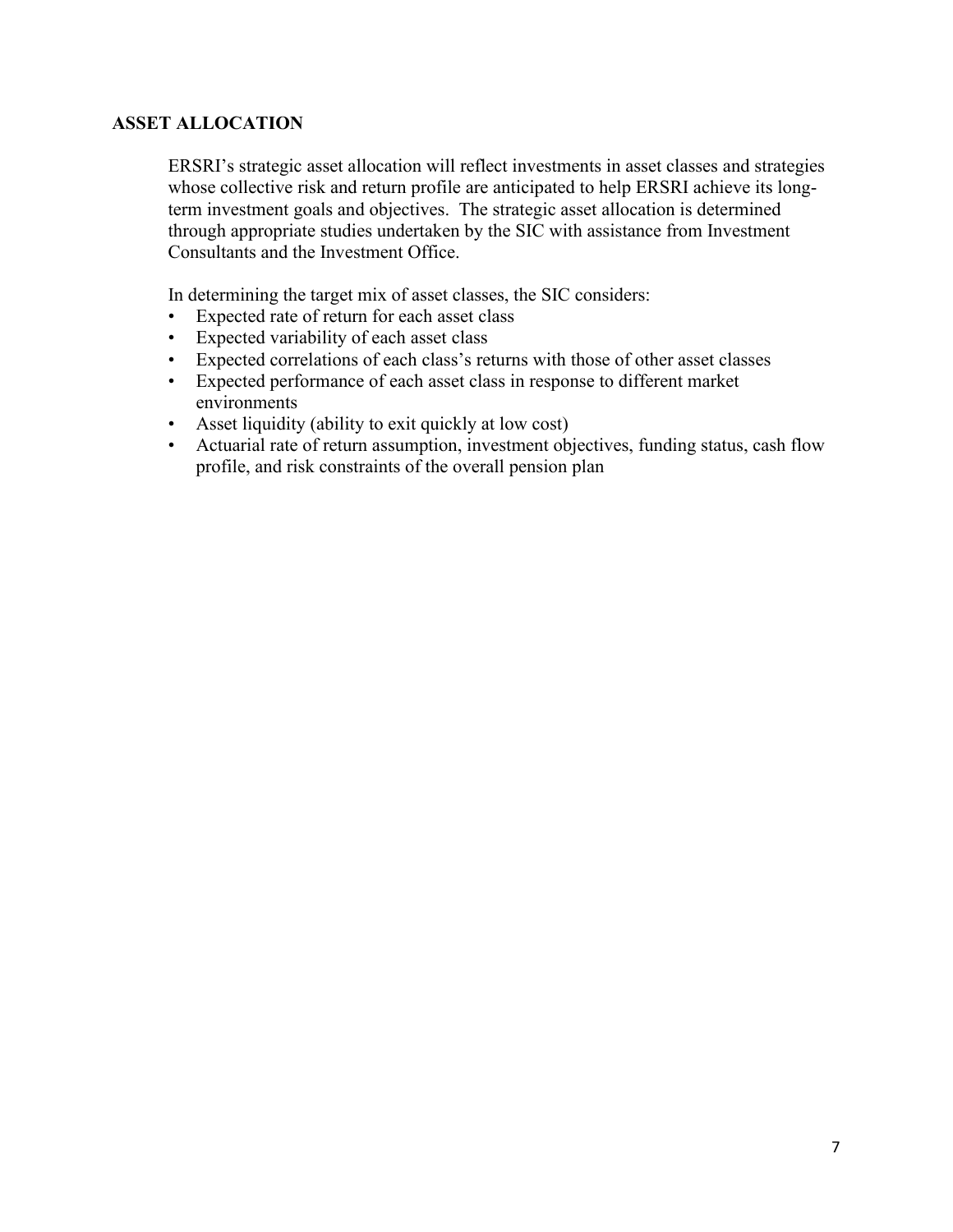|                                                         | Long-Term<br><b>Target</b> | <b>Target</b><br>Range   | <b>Asset Class Benchmark</b>                                                                              |
|---------------------------------------------------------|----------------------------|--------------------------|-----------------------------------------------------------------------------------------------------------|
| <b>GROWTH</b>                                           | 55.0%                      |                          |                                                                                                           |
| <b>Public Growth</b>                                    | 40.0%                      | $+/- 2\%$                | <b>MSCI All Country World Index (Net Dividends)</b>                                                       |
| <b>Private Growth</b>                                   | $15.0\%$                   | $+/- 4%$                 |                                                                                                           |
| Private Equity                                          | 12.5%                      | $\overline{\phantom{a}}$ | Cambridge Associates Private Equity and<br>Venture Capital Aggregated Index, 1Q Lag                       |
| <b>Non-Core Real Estate</b>                             | 2.5%                       | $\qquad \qquad -$        | Cambridge Associates Value Add Real Estate Index, 1Q Lag                                                  |
| <b>INCOME</b>                                           | 12.0%                      | $+/- 2\%$                |                                                                                                           |
| <b>Equity Options</b>                                   | 2.0%                       | $-$                      | <b>CBOE Put-Write Index</b>                                                                               |
| <b>Emerging Market Debt</b><br>(EMD)                    | 2.0%                       | $-$                      | 50% JPM EMBI Global Diversified Index +<br>50% JPM GBI-EM Global Diversified Index                        |
| Collateralized Loan<br>Obligations (CLOs)               | 2.0%                       | $\overline{a}$           | <b>JPM CLOIE BB Index</b>                                                                                 |
| Liquid Credit                                           | 3.0%                       | $\overline{\phantom{a}}$ | Bank of America US HY Index                                                                               |
| Private Credit                                          | 3.0%                       | $\overline{a}$           | Cambridge Associates Senior Debt Index, 1Q Lag                                                            |
| <b>STABILITY</b>                                        | 33.0%                      |                          |                                                                                                           |
| <b>Crisis Protection Class</b><br>(CPC)                 | 10.0%                      | $+/- 2\%$                |                                                                                                           |
| <b>Systematic Trend</b><br>Following                    | 5.0%                       | 44                       | Credit Suisse Managed Futures Index (18% Target Volatility)                                               |
| <b>Long Duration</b><br>Treasuries                      | 5.0%                       |                          | <b>Bloomberg Barclays Long Duration US Treasury Bond Index</b>                                            |
| <b>Inflation Protection</b>                             | $8.0\%$                    | $+/- 3\%$                |                                                                                                           |
| Private Real Assets (ex-<br>Real Estate)                | 4.0%                       | $-$                      | Cambridge Associates Private Infrastructure Index, 1Q Lag                                                 |
| <b>Core Real Estate</b>                                 | 4.0%                       | 44                       | NFI-ODCE Index, 1Q Lag                                                                                    |
| <b>Volatility Protection</b>                            | 15.0%                      | $+/- 2\%$                |                                                                                                           |
| Absolute Return                                         | 6.5%                       | $\overline{a}$           | HFRI Fund of Funds Index                                                                                  |
| <b>Investment Grade Fixed</b><br>Income (ex-Treasuries) | 6.5%                       | --                       | 50% Bloomberg Barclays US Corporate Bond Index +<br>50% Bloomberg Barclays Securitized MBS/ABS/CMBS Index |
| Strategic Cash                                          | 2.0%                       | $-$                      | Bank of America Merrill Lynch 0-1 Year U.S. Treasury Index                                                |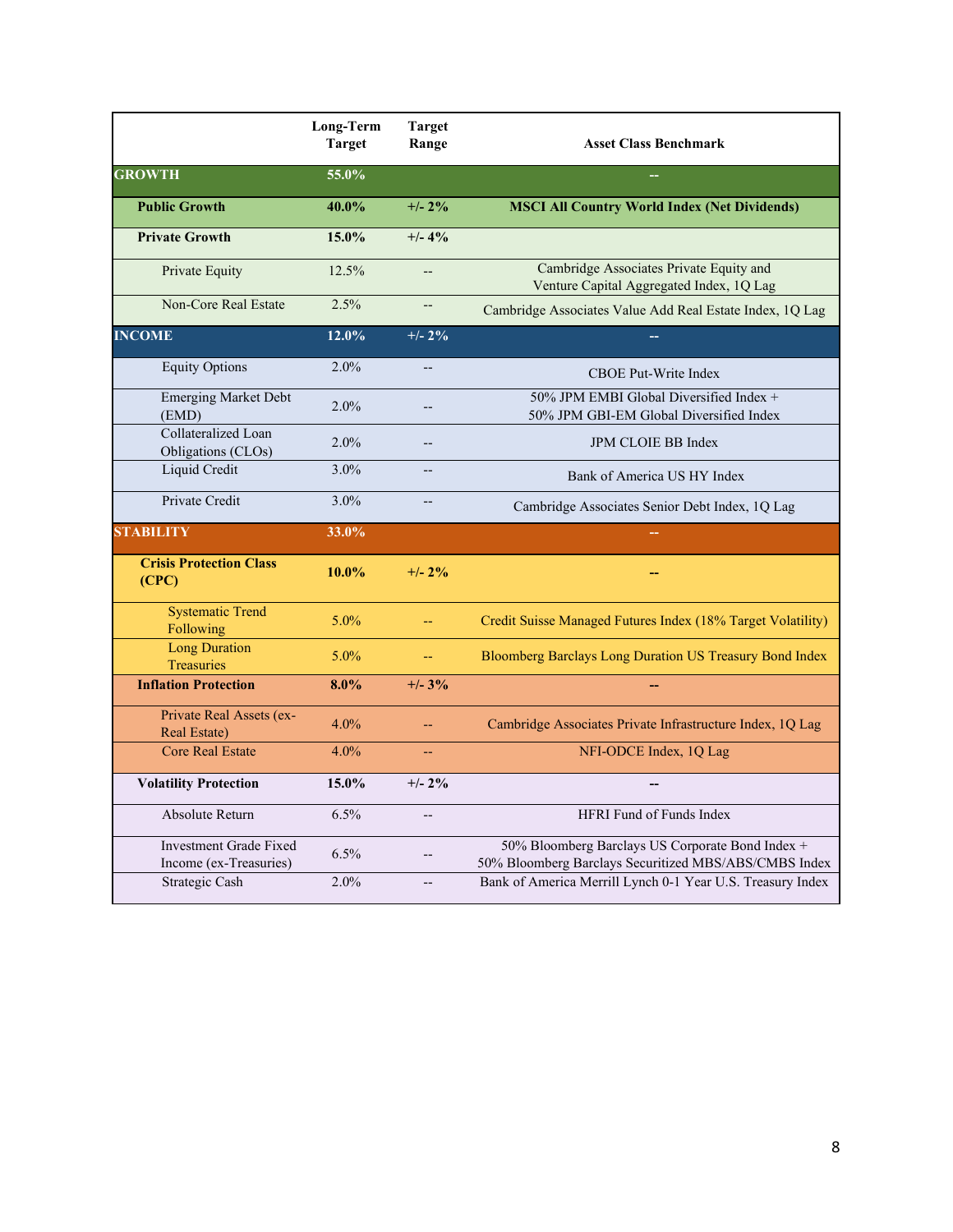# **Liquidity**

While ERSRI maintains a long-term investment horizon, short-term liquidity management is critical to ensure that pension obligations and other expenditures are fulfilled. As of the IPS adoption date, ERSRI pays more in benefits each year than it receives in contributions. Thus, the strategic asset allocation must be designed to maintain sufficient liquidity to sustain timely payment of these benefits, regardless of plan performance. The strategic asset allocation seeks to achieve a balance between pursuing returns (to reduce underfunding) and controlling risk (to meet annual cash flow needs and to minimize the negative impact of selling long-term assets in severely negative market environments). Investment Staff anticipates internal and external cashflow needs to efficiently manage transactions and mitigate the costs of ensuring sufficient liquidity.

# **Rebalancing**

As market values change over time, ERSRI's actual asset allocation may diverge from the target allocation weights established by the SIC. Material deviation from strategic target weights can impair the investment portfolio's ability to meet its goals and objectives. ERSRI rebalancing activity seeks to balance the risks associated with target allocation deviations with the costs of transacting.

Investment Staff will monitor ERSRI's actual asset allocation relative to targets and ranges. Rebalancing will not be required if actual allocations fall within the defined target ranges, but Investment Staff will consider deviations from target weights when instructing transactions to fund cash flows (e.g., for benefit payments or funding new investments). Investment Staff has discretion to partially or fully rebalance when actual allocations fall within the defined target ranges, where there is an opportunity to do so effectively. When broad asset class ranges are breached, Investment Staff, in consultation with the Investment Consultants, will develop a plan to bring the allocation as close as practicable to the policy target within a prudent timeframe. The SIC recognizes there are costs and practical limitations around maintaining ERSRI's target allocation. It allows for, and will monitor, latitude around its allocation targets.

Less liquid private asset class actual allocations can substantially diverge from the policy allocation in the short-term given infrequent and lagged valuations of these investments and episodic capital activity related thereto. Private asset exposures will be prudently managed towards their target allocations over time through strategic new investments that are guided by a pacing plan formulated by Investment Consultants in conjunction with the SIC and Investment Staff.

ERSRI may also engage an Overlay Manager that uses liquid derivatives to keep the portfolio more closely aligned with target exposures to reduce the number of necessary physical transactions and associated rebalancing costs.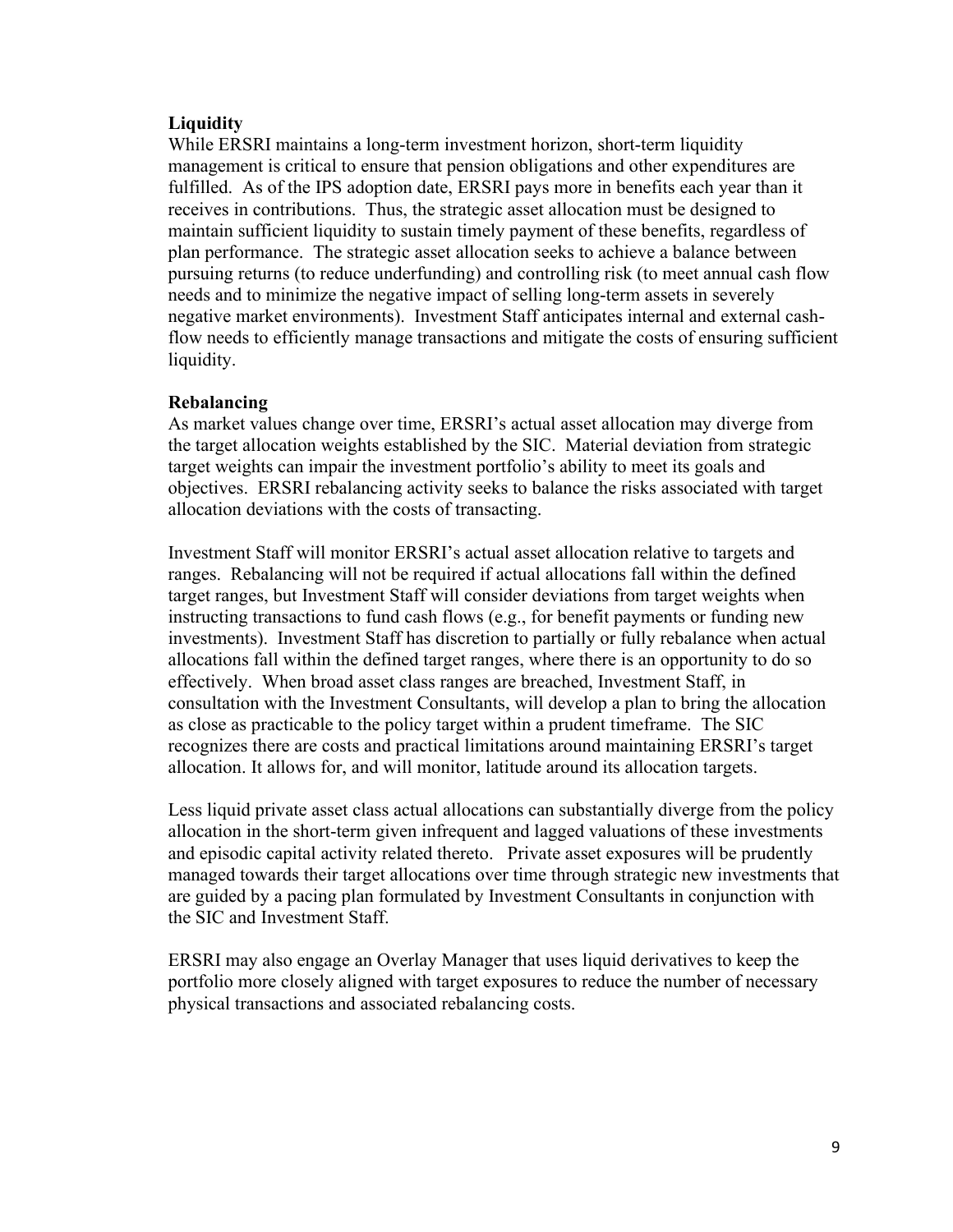### **INVESTMENT PORTFOLIO ASSET CLASSES**

#### **Growth Bucket**

*Role*: The Growth Bucket is expected produce high levels of inflation-adjusted returns, net of all costs. The Bucket serves as the long-term driver of portfolio return and volatility.

*Structure*: The Growth Bucket consists of public and private investment strategies and assets that are largely exposed to changes in global economic growth and corporate profitability.

*Asset Classes*:

# **Public Growth**

The Public Growth allocation accesses the strong, long-term returns of publicly traded equity markets. Through ownership stakes in publicly traded global companies, equities benefit from economic growth and corporate value creation. The Public Growth portfolio includes geographically diverse and liquid public equity strategies that are expected to generate attractive absolute returns in a relatively lowcost manner.

# **Private Growth**

The Private Growth investments are almost exclusively held in illiquid closed-end funds. In addition to accepting the economic growth and corporate profitability risks found in the other equity segments, Private Growth investments are subject to risks associated with illiquidity, appraised valuations, leverage, and episodic performance. The Private Growth portfolio is expected to deliver large idiosyncratic positive returns over a full market cycle by accessing value creation that is not accessible in more informationally efficient public markets. The Private Growth portfolio is diversified across general partners, vintage years, strategies, industries, investment types and geographies.

#### • **Private Equity**

The Private Equity allocation primarily invests in the equity of unlisted companies and provides value-add services such as operational turnaround, product and sales optimization, management sourcing, and strategic guidance. Private Equity strategies may also invest in unlisted debt in circumstances when distress or special situations provide opportunities for equity-like investment outcomes.

#### • **Non-Core Real Estate**

The Non-Core Real Estate allocation seeks to profit from real estate asset price appreciation through value creation activities such as property enhancements, tenant management, legal workouts, or opportunistic investments benefiting from mispricing or distress in the real estate capital markets.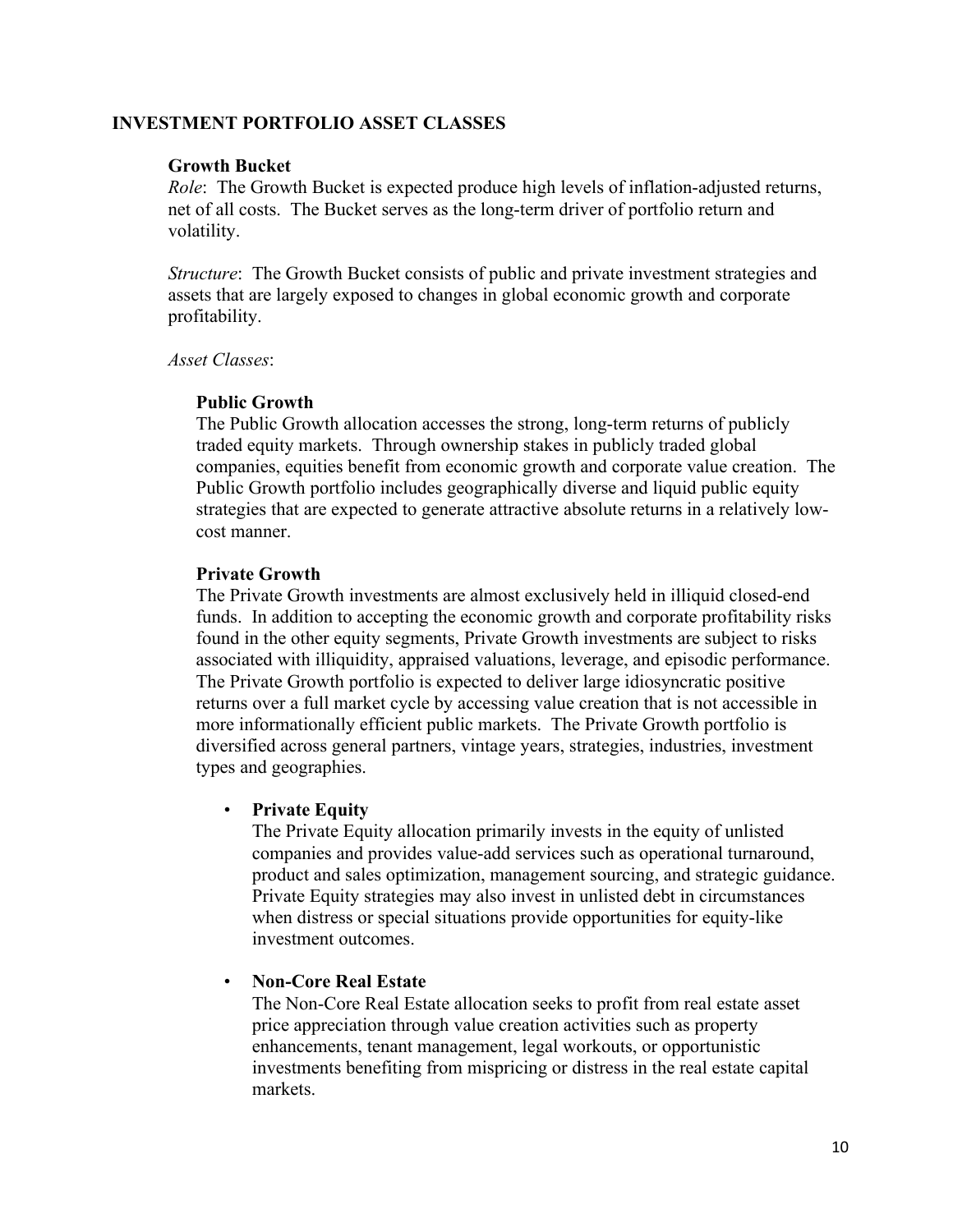### **Income Bucket**

*Role*: Over a full market cycle, the Income Bucket seeks to achieve a meaningful yield premia over the investment grade fixed income market (Bloomberg Barclays Aggregate Index) and produce a stable income return stream to help mitigate the system's negative cashflow.

*Structure*: The Income Bucket Portfolio consists of high yielding public and private fixed income strategies and investments in derivatives that offer a yield or premium.

### *Asset Classes*:

# • **Equity Options**

Investments in the Equity Options portfolio collect stable income in the form of option premiums and seek to capitalize on a persistent volatility risk premium (compensation that investors earn for providing protection against unexpected market volatility). The strategies in the Equity Options portfolio are fully collateralized.

# • **Emerging Market Debt ("EMD")**

The Emerging Markets Debt allocation invests in debt instruments issued by sovereign, quasi-sovereigns, and corporations in developing economies. Debt investments may be issued in broadly used currencies, such as the U.S. Dollar or Euro, or in an emerging market country's local currency.

# • **Collateralized Loan Obligations ("CLOs")**

The CLO allocation invests in structured securities that are backed by an industry-diverse pool of senior secured bank loans made to sub-investment grade businesses. CLO debt and equity securities are sold in tranches, where each CLO tranche has a different priority of claim on cash-flow distributions.

# • **Liquid Credit**

Strategies included in the Liquid Credit allocation primarily invest in belowinvestment grade liquid corporate debt securities that offer a higher yield than investment grade corporate bonds. In addition to income generation, Liquid Credit investments may produce return through price appreciation that is driven by economic improvement and issuer performance.

# • **Private Credit**

Private Credit invests in non-traded, non-control performing debt for which current interest income represents the majority of returns. The Private Credit allocation is anchored by strategies that make direct senior loans to smaller companies across sectors, supplemented by esoteric debt strategies such as specialty finance, hard asset-backed lending, and royalties, among others.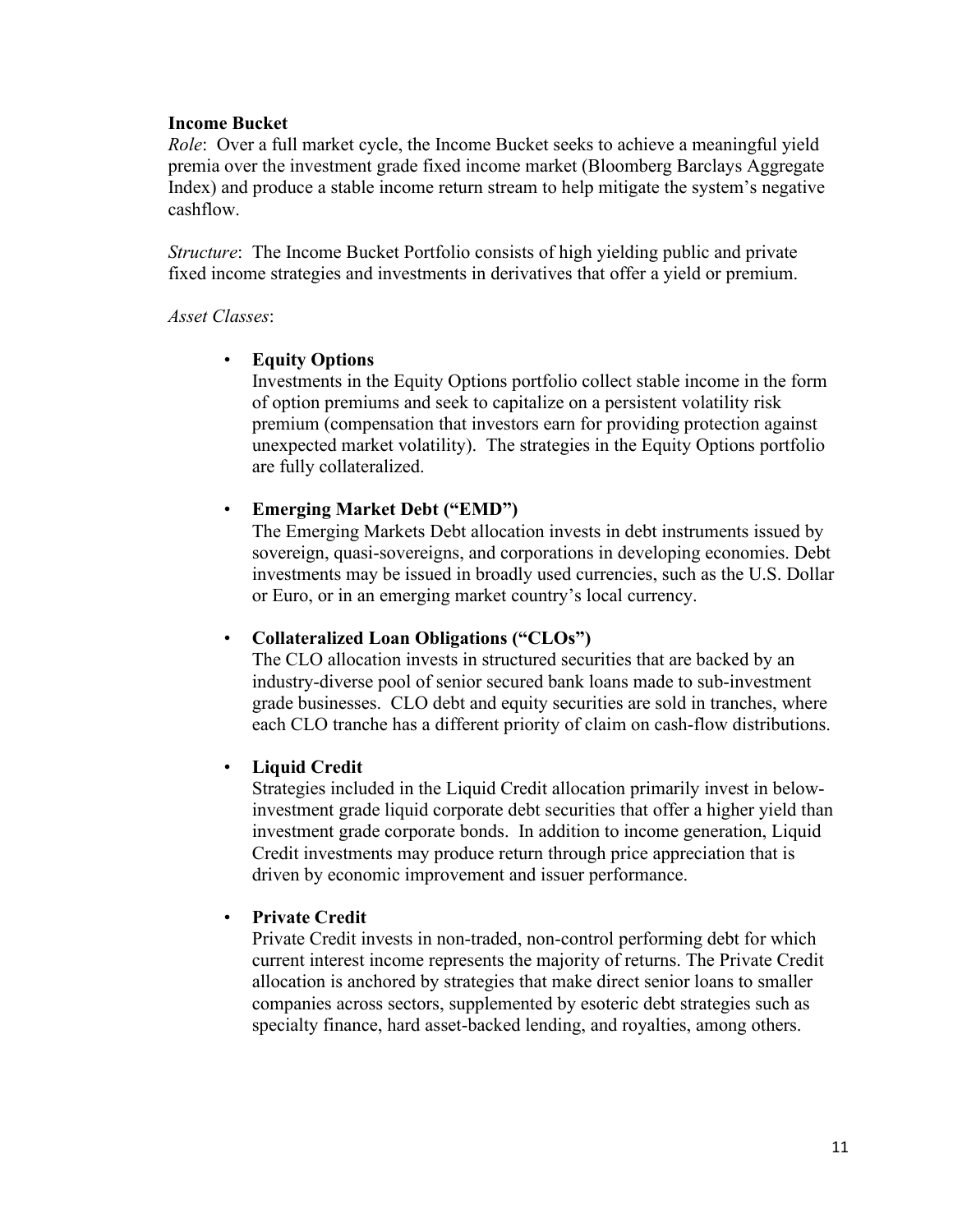### **Stability Bucket**

*Role*: The Stability Bucket aims to earn modest returns over the long term while providing the portfolio with resilience to three acute portfolio risks: extended equity market sell-offs, inflation surges, and asset price volatility spikes.

*Structure*: The Stability Bucket consists of public and private investment strategies and assets that combine to mitigate the impacts of equity drawdowns, high inflation, and pronounced volatility on the portfolio.

### *Asset Classes*:

# **Crisis Protection Class**

The Crisis Protection Class ("CPC") is expected to protect the portfolio during a significant and sustained equity market crisis by appreciating in value during extended periods of significant equity market declines. The CPC is designed to include assets that maintain liquidity during equity market drawdowns, enabling ERSRI to fund benefit payments with assets that have recently appreciated instead of selling depreciated equity investments. In addition to being negatively correlated with equity risk, the CPC is volatile enough to produce a meaningful positive return in response to the market drawdown period.

The CPC is designed to exhibit similar volatility to that of the Growth Bucket to allow for substantial returns during periods of significant stress in equity markets. Given this design, the CPC may experience short-term periods of negative returns on its own, especially during non-crisis periods. However, the allocation is expected to positively contribute to the long-term risk-adjusted return of the Total Plan.

The CPC targets an equal allocation between its two underlying asset classes, which will be rebalanced to a 50%/50% split if end-of-month (47.5%/52.5%) or intra-month (46.5%/53.5%) thresholds are breached.

# • **Systematic Trend Following**

Systematic Trend Following is a momentum based long-short strategy that seeks to capture both periodic appreciation and periodic depreciation trends that evolve and dissipate across a very wide array of liquid global markets. Systematic Trend Following strategies invest in liquid, exchange-traded futures and forwards across multiple markets including equity, fixed income, commodities and currencies.

# • **Long Duration Treasuries**

Investments included in the Long Duration Treasury Portfolio are long-dated high-quality bonds (Treasuries and full faith and credit Government-backed Agency securities only). The purpose of the long duration U.S. Treasury portfolio is to smooth the volatility of the overall ERSRI portfolio in times of steep equity market decline, by capturing the "flight to quality" effect in an equity market crisis environment.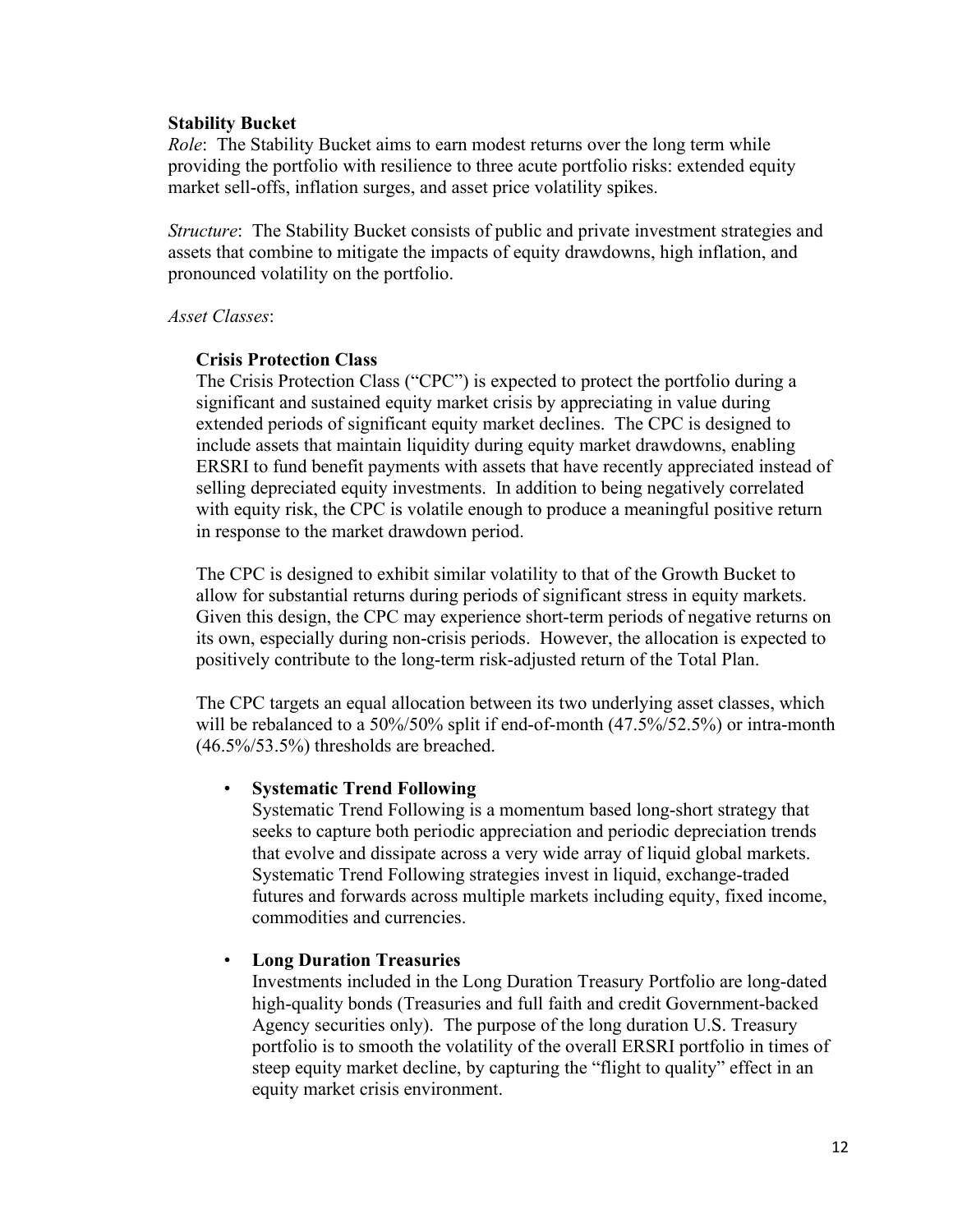### **Inflation Protection Class**

The Inflation Protection Class aims to protect against unanticipated spikes in inflation or long periods of inflation that can have a detrimental impact on the purchasing power of an asset portfolio. The Inflation Protection portfolio is also designed to provide diversification and an element of growth return.

### • **Private Real Assets (ex-Real Estate)**

The Private Real Assets (ex-Real Estate) portfolio primarily consists of privately listed infrastructure funds that invest in physical systems vital to the broad economy or certain essential sectors such as transportation, energy, water/wastewater, and telecommunication. These investments may be supplemented with smaller allocations to funds that invest in resource assets like farmland, mining, or timberland.

# • **Core Real Estate**

Core Real Estate seeks to earn returns through investments in substantially leased, income-producing properties located principally in economically diversified metropolitan areas. Core Real Estate properties generally demonstrate predictable income flows with a high proportion of anticipated total return from tenant rents. Core Real Estate typically has low leverage and limited operational risk relative to Non-Core Real Estate.

#### **Volatility Protection Class**

The purpose of the Volatility Protection Class is to protect against unanticipated spikes in volatility or long periods of volatility that can have a detrimental impact on the long-term performance of an asset portfolio. The Volatility Protection Class is designed to achieve return stability through exposure to assets that provide diversification to the total Portfolio due to low correlation with other classes.

#### • **Absolute Return**

Absolute return investments seek to generate performance through active selection of securities and asset classes, with little-to-no consistent bias to broad markets (i.e. beta). Investing in a broad range of securities including equities, fixed income, commodities, currency, and derivatives, absolute return funds serve as diversifiers, seeking returns from active investment decisions, both long and short (i.e. alpha).

#### • **Investment Grade Fixed Income (ex-Treasuries)**

The Investment Grade Fixed Income (ex-Treasuries) allocation seeks to provide diversification through broad exposure to U.S. investment grade corporate fixed income securities, including but not limited to U.S. corporate bonds and U.S. Agency mortgage-backed securities. The allocation accepts lower expected returns in exchange for more consistent cash flows and generally more stable valuations.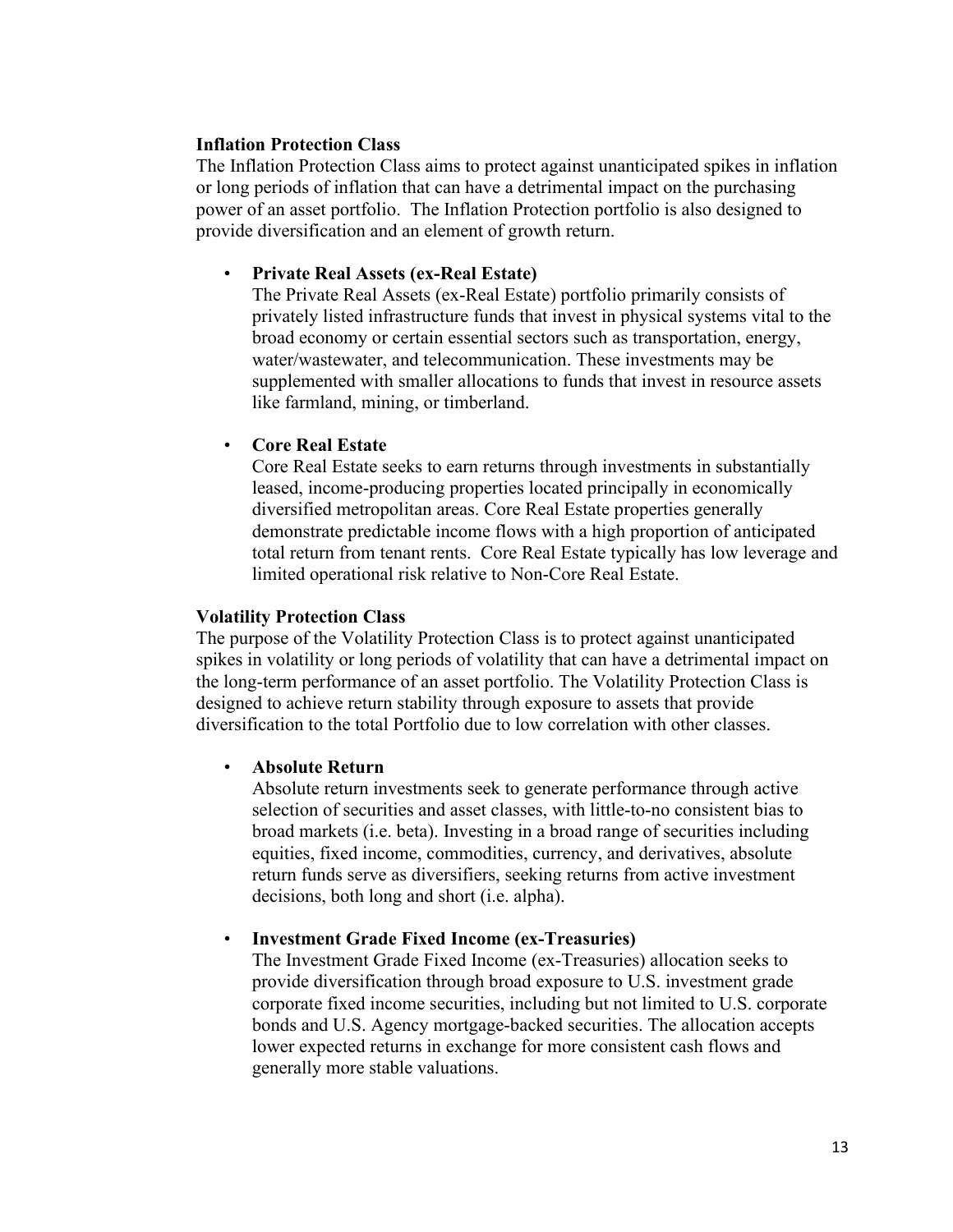# • **Strategic Cash**

The Strategic Cash portfolio seeks to obtain a level of current income while prioritizing the preservation of principal and liquidity via investments in high quality U.S. dollar- denominated money market and fixed income securities of domestic and foreign issuers, U.S. Government securities, and repurchase agreements.